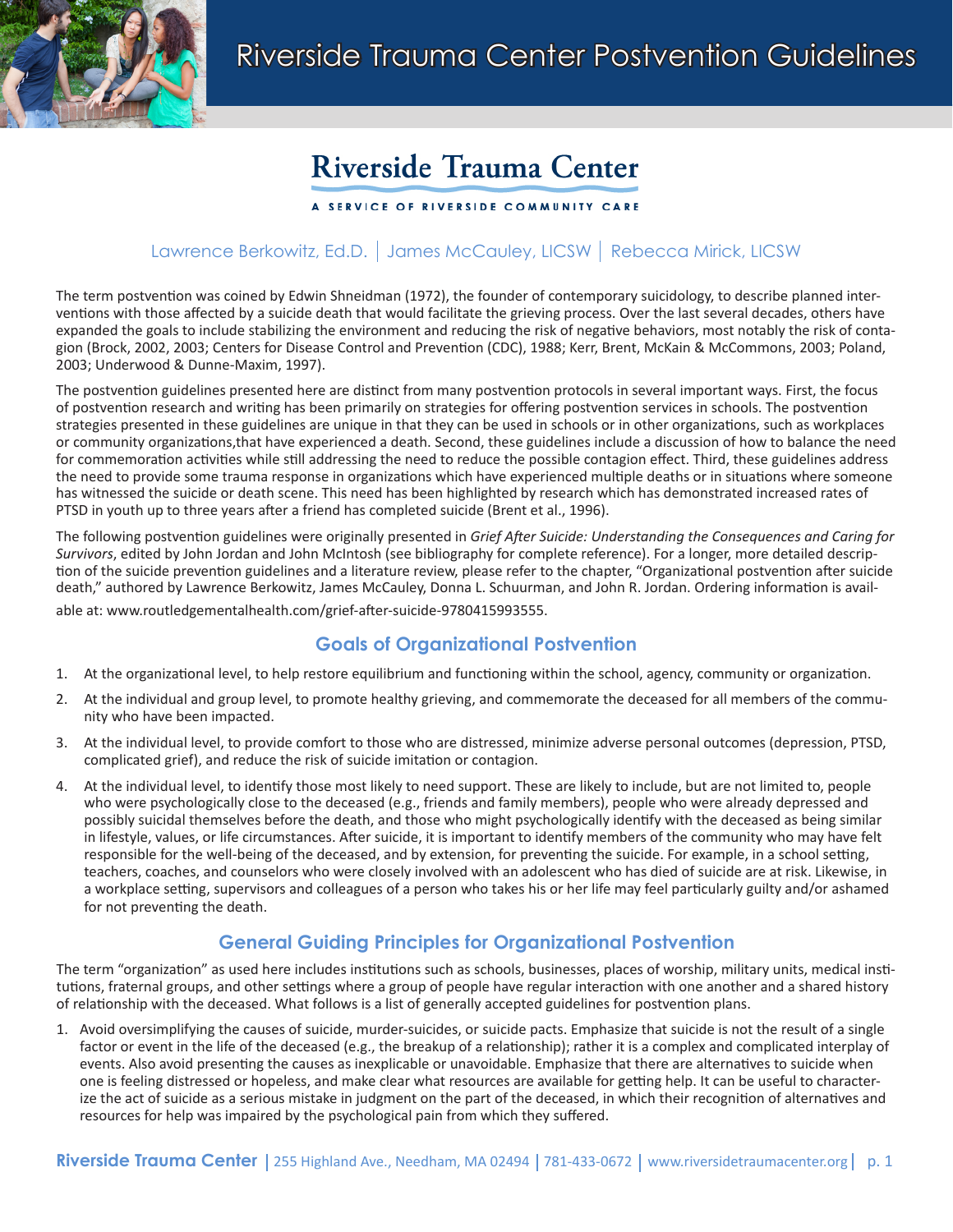- 2. Emphasize the correlation between depression, mental illness, and suicide, and highlight that help or treatment is available. Reducing the stigma of mental illness enhances the likelihood that people will seek help, particularly if they learn the pathways through which help can be accessed.
- 3. Avoid romanticizing or glamorizing someone who has died by suicide. That is, do not portray the deceased as a hero or having died a noble or romantic death (as in Romeo and Juliet). Conversely, do not portray the deceased as selfish or worthy of contempt. Emphasize that almost all suicide is associated with psychiatric disorder, and the impairment in judgment that accompanies this disorder.
- 4. Discourage a focus on the method of the suicide, which is often the subject of gossip and sensationalization. Report the method factually (e.g., he hung himself), but emphasize the important information is that the person mistakenly felt unable to get help for his or her problems, when in fact help was possible.
- 5. Provide a structure that facilitates ongoing suicide prevention efforts (Gould & Kramer, 2001; Graham, Reser, Scuderi, Zubrick, Smith, & Turley, 2000; Suicide Prevention Resource Center [SPRC], 2008).

What follows is a list of postvention tasks for agencies, schools, organizations, or communities in which a suicide had occurred. It is our recommendation that a postvention plan, based on these tasks, be in place at any organization in preparation for an event like a suicide.

## **Postvention Tasks**

There are several universal tasks found in most effective postvention strategies that can be used in various types of settings including schools, agencies, or workplaces. We recommend these tasks be sequenced as follows:

#### **1. Verification of death and cause.**

All responsible postvention efforts begin with verification of the death: who died, when, the circumstances, location, and whether or not the death was a suicide. Most officials – school superintendents, CEOs, community leaders – will be initially swamped with information and rumors from students, parents, colleagues, and the press asking if they have heard that a given person has died. In an age of cell phones, social networking sites, and Twitter, responsible leaders should assume much of the information will be inaccurate and rumors will prevail. No official release of information should be distributed until the circumstances of the death have been confirmed by the appropriate authority: police chief, medical examiner, immediate family member. Even if a family member requests secrecy about the cause of death, it may not be possible to keep the circumstances a secret. In many states the cause of death is public information, though in the United States, federal FERPA and HIPPA laws take precedence. We suggest gently helping the family to think through the "pros and cons" of trying to keep the cause of death a secret, and the difficulty in doing so. If the family still does not want to disclose this information, then the institution must uphold their wishes. However, Hollingsworth (2007, p. 53) notes, "not disclosing the cause of death as a suicide leads to confusion, rumors, speculation, decreases trust among staff and students, puts school supportive staff in the position of not discussing this openly with students, puts other students' parents in a position of not knowing how to support their sons and daughters, and increases the likelihood of contagion."

#### **2. Coordination of external and internal resources.**

It is important to quickly mobilize and organize internal and external resources. In a school system, the superintendent or principal should immediately notify his or her crisis response team and plan for an initial meeting within hours or early on the next day. Most crisis teams have written protocols delegating actions and responsibilities in case of sudden traumatic death. Schools with working relationships with local mental health agencies and neighboring school districts and other local resources will often invite these partners to the crisis response meeting. Ideally this will not be the first time school personnel and community programs have met. Although some school systems are inclined to handle a crisis on their own with staff familiar to the students, these local resources can provide valuable consultation for school administrators and teachers who may be unfamiliar with how to handle this devastating loss, and who may themselves be grieving the death of the student. Nearby school systems can send additional counselors to cover students who are in acute grief and the nearby school system may also be able to provide backup to teachers and school staff who might want to attend the wake or funeral. Perhaps the most important reason for utilizing outside resources is to ensure school personnel who are on the frontlines of postvention efforts are themselves being supported throughout the entire postvention effort.

When a death occurs in a business or other organization, it may be more difficult to identify and mobilize resources. A small business might have little experience with the death of a colleague, and death from suicide might complicate any response due to lack of knowledge about suicide and the stigma associated with it. The CEO or his/her designee should contact the Human Resource Director for guidance and to strategize how best to support staff. Mid- to large-size companies typically have contracts with Employee Assistance Programs (EAP) that are usually well trained in managing sudden death or other personnel emergencies. EAPs often are on call as a valuable resource in the aftermath of a suicide death. Local mental health agencies can also provide this assistance to a business or civic association.

A member of the clergy may be another possible resource for an effective postvention plan. Few professionals know more about grief and grief rituals than the clergy, and those who have been trained in suicide postvention and trauma are a potential resource to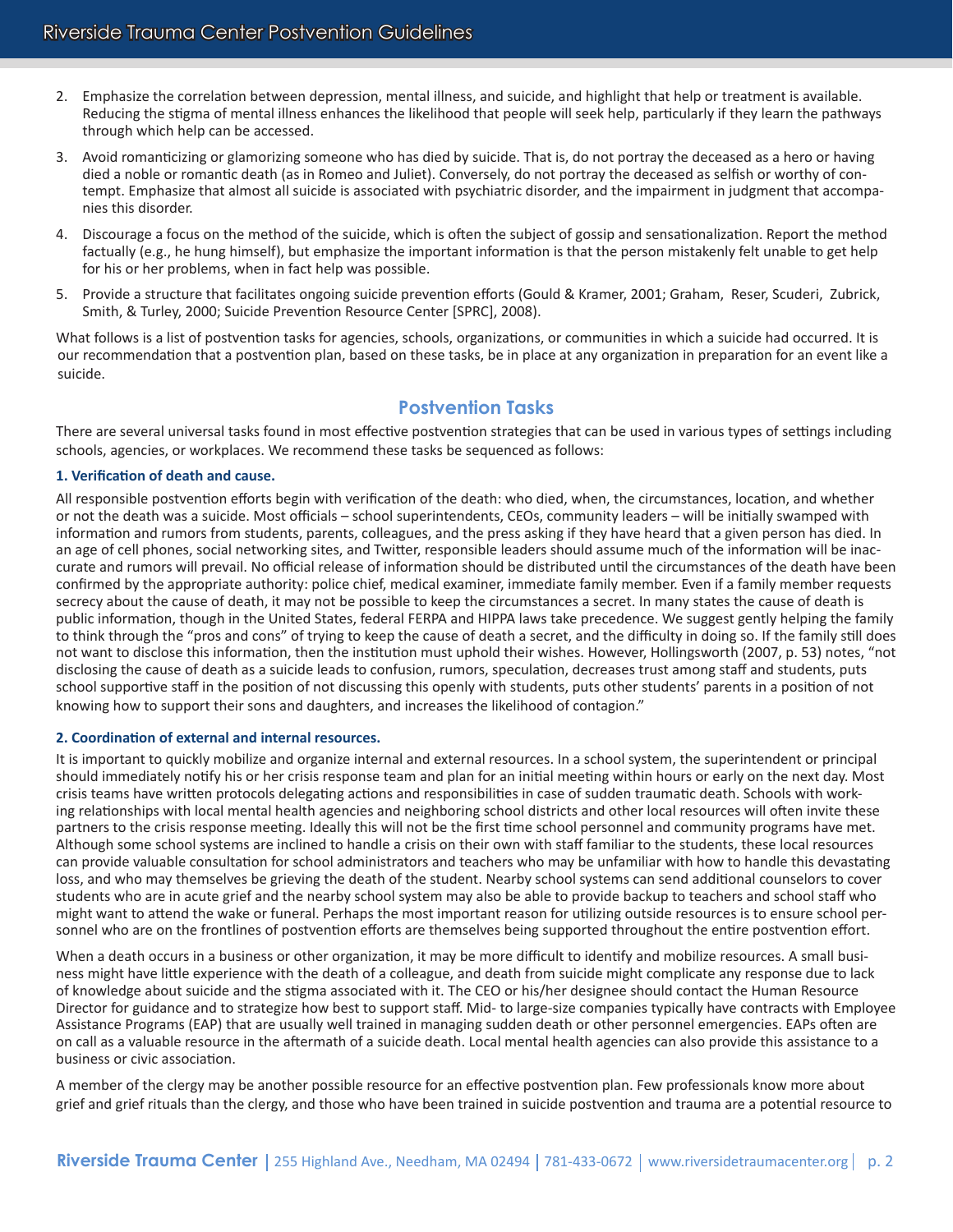support schools and organizations. Unfortunately, many school systems and communities may be wary of crossing the line between church and state and do not use this potential resource. However, we have had good experience working with clergy when they have been trained in crisis response, post-traumatic stress management, or suicide postvention and others have reported similar success (Macy, Behar, Paulson, Delman, Schmid, & Smith, 2004; NAMI-NH, 2010). Local funeral homes may also be an excellent resource for information and are usually willing to answer questions. The funeral director can provide specific information about what will happen during the wake and funeral. For many adolescents, this may be their first funeral, so knowledge about specific details can be extremely helpful: Will the casket be open or closed? Has the family decided on cremation or burial? Who will preside over the funeral? Are there religious rituals that can be explained ahead of time?

#### **3. Dissemination of information.**

The most effective strategy for providing known details of the death is a written statement that can be distributed to everyone in the school, agency, organization, or community. It should include factual information about the death and acknowledgement that it was suicide, condolences to family and friends, plans to provide support for those impacted, information about funeral plans if known, or acknowledgement that the information will be provided once known, and any changes in school or work schedule during the upcoming days. It is also strongly advised that an announcement not be read over a public address system. Conducting this conversation in smaller groups (homerooms, work groups, team meetings) gives responders a chance to gauge individual and group reactions. When everyone in the community gets exactly the same information – teachers reading the statement in the classroom; emails to parents or agency employees; press release to local media – rumors will begin to subside.

#### **4. Support for those most impacted by the death.**

Close friends, fellow team or club members, colleagues on the same work team, or neighbors in the community may have a particularly hard time and need extra support for a period of time. Those who need support might also include a colleague who recently argued with the deceased or a romantic partner who initiated a breakup. In schools, counselors will frequently follow the schedule of the deceased student. In agencies or workplaces, EAP personnel may want to spend the day being available to the deceased's shift or work group. A neighbor may host a gathering for families on the same block. The emphasis in these activities is on mourning the loss. Although traditionally postvention counselors have tried to minimize discussions about the details and means of the death, trying to divert grieving friends and colleagues away from such discussion may be counterproductive. People struggle to make sense of the question, "Why did my friend/classmate/colleague/neighbor die by suicide?" and they will wrestle with that question for a very long time. Indeed, this question may be the lead-in to a "teachable moment," in which key points can be emphasized in discussions: Suicide is never the result of one thing, but rather the convergence of multiple factors; one of those factors is almost always a psychiatric disorder. Important information to share includes evidence that 90 percent of those who die fromsuicide have an underlying depression, substance abuse problem, anxiety disorder, or other psychiatric issues that contributed to their deaths (Moscicki, 2001).

#### **5. Identification of those at risk and prevention of contagion.**

After a suicide death some attention must be devoted to identifying whether close friends or others in the school or organization might be at risk for suicide attempts or other risky behaviors. Those at risk could include individuals having a history of suicidal behavior or depression, a history of tragic loss or suicide in their family, peers who start to identify with the deceased even though the connection was quite remote, and students, coworkers or staff who are likely to have felt responsible for somehow contributing to or preventing the suicide. Generally, in a school someone on the crisis team should keep a master list of the students and staff who are at risk. These individuals may need someone who knows them well to check in with them or their family. Most of those identified will not need an immediate referral or evaluation but may be encouraged to ask for support and asked to identify who can be of most help to them if they are feeling scared, overwhelmed, or depressed.

Identification of those at risk is not a task for schools or colleges only. Some workplaces may have a high percentage of young employees or employees with traumatic histories. There has been little research on the potential for contagion following the suicide death of a co-worker. However, a unique study from Stockholm (Hedström et al., 2008) demonstrated a significant increase in the number of suicide deaths in smaller work settings following the suicide death of a co-worker. Coupled with the finding by Crosby and Sacks (2002) suggesting that about 80% of suicide exposure occurs with the death of an acquaintance, rather than a family member, these studies imply that exposure to suicide is statistically much more likely in the workplace or school setting than through the death of a family member, and support the need to attend to those who may be at risk in work settings as well as educational settings (de Leo & Heller, 2008).

#### **6. Commemoration of the deceased.**

Although the original purpose of postvention activity was to facilitate grief (Shneidman, 1972), over the years the focus of postvention activities has shifted to reducing the possibility of contagion. This has sometimes led to misguided efforts to maintain secrecy after a suicide death, blaming or stigmatizing the deceased. Little effort has focused on facilitating healthy grieving as a necessary form of prevention. School, business, and community officials can take the lead in offering public condolences to family and friends, encouraging appropriate commemorative activities, and allowing flexibility in work or class schedules so members of the community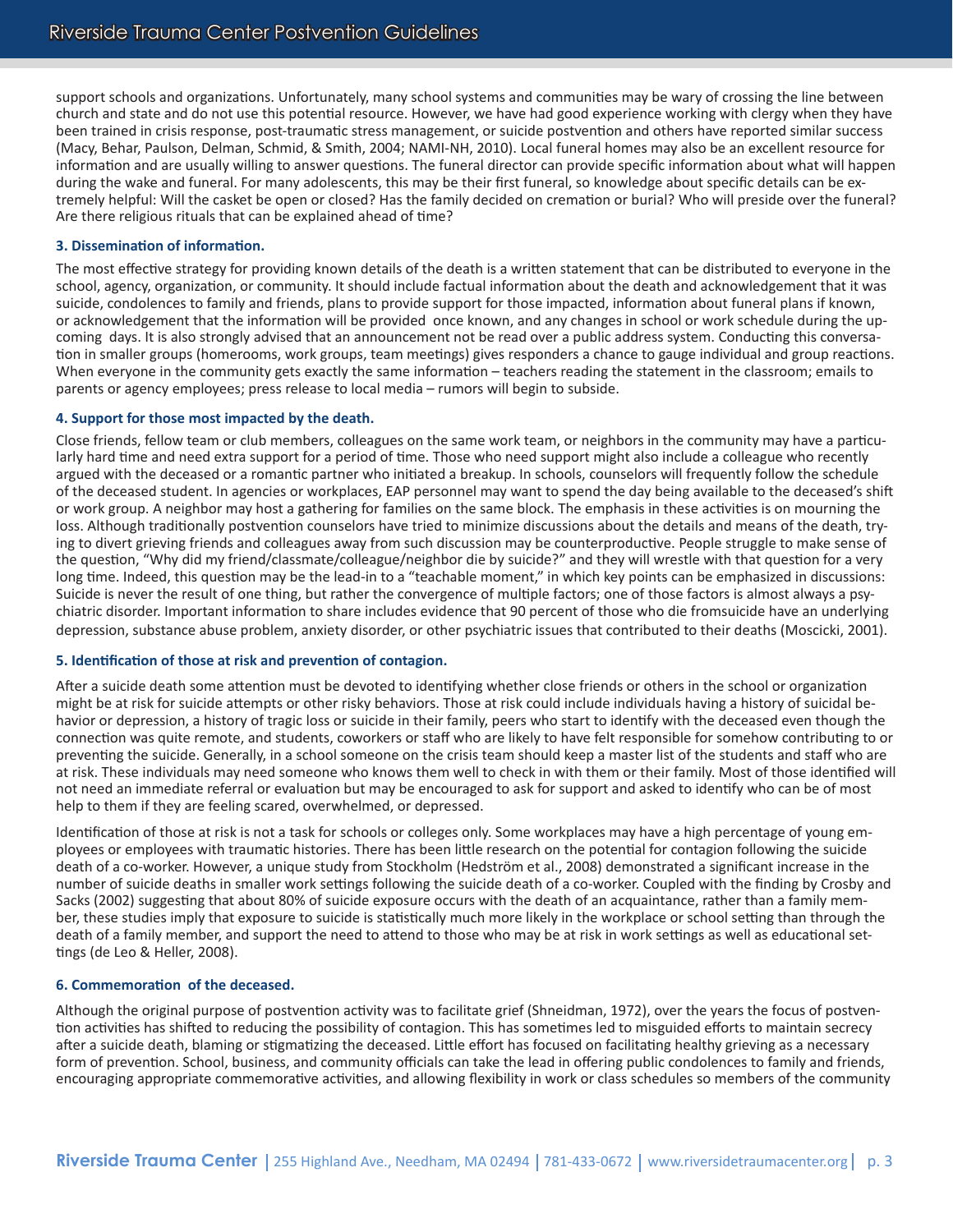can attend memorial services. Generally our experience has been that in schools, large all-community events during the school or work day, requiring the participation of students or employees, are not ideal. When commemoration activities and funerals are held after school or work hours, participation is voluntary. It is also more likely parents will accompany their children or teenagers to the funeral or wake, a practice that should be encouraged. Supportive postvention activities in the workplace or community do not have to be highly formal events, but might include a casual celebration of the person's life or activities as simple as providing meals, transportation, and other concrete support to the grieving families and peers. For example, in one situation where a loss occurred among staff at a restaurant, staff prepared a special sit-down meal to share together. It is important to be aware of a new type of memorial, especially among high school and college students, the memorialized Facebook page. This page can become a place for friends to visit and post comments to the deceased, but raises the issue of how to respond to posted comments indicating someone is considering suicide.

There is considerable controversy about memorializing a student or colleague who dies of suicide for fear that glorification will lead to contagion. We believe commemoration activities should be the same for any death of a student or colleague, regardless of the cause of death. The CDC (1988) discourages permanent memorials such as planting of trees and placement of benches in a student's memory. As is supported by others in the field (Kerr et al., 2003; Poland, 2003), our experience has been that it is preferable to memorialize those lost to suicide by encouraging and supporting suicide prevention activities of local or national organizations, raising scholarship money through activities or becoming involved in helping other suicide survivors. Encouraging such "mobilizing" activities is also consistent with approaches to helping survivors deal with the potentially traumatic experience of a suicide loss by supporting a sense of agency rather than helplessness (Brymer et al., 2006). When developing policies, it is important to assure consistency of the response, regardless of the type of death. In schools, similar questions arise about how to handle memorials in a yearbook or related publication. Again, the recommendation is to make it consistent with how any other death would be recognized, and to make mention of those attributes and activities about the person that will be remembered, rather than focus on the cause of death.

#### **7. Psychoeducation on grieving, depression, PTSD, and suicide.**

The goals of this task are to provide individuals with an understanding of the grieving process, as well as to provide education about signs and symptoms of depression, PTSD, and suicidality. For younger people who may not have experienced a prior loss, understanding that their reactions are normative may be comforting. Regarding education on signs and symptoms of depression and suicidality, the underlying assumption is that we might prevent further suicide deaths by detecting depressive symptoms or suicidal tendencies in others, or help individuals recognize such symptoms in themselves. Appropriate psychoeducation may counter such risks by reinforcing important social messages such as "suicide is a permanent solution to a temporary problem," and by encouraging adaptive coping and problem-solving strategies, such as help-seeking. If, as postulated, familiarity with suicidal behavior as a coping strategy increases the risk of modeling of this behavior (de Leo & Heller, 2008; Insel & Gould, 2008; Rubinstein, 1983), then it is appropriate to provide education about other options for coping with difficulties. We recommend using a curriculum that has been determined to have best practice or evidence-based status (see the SPRC website: www.sprc.org) such as the Signs of Suicide Curriculum for schools ([SOS]; Aseltine & DeMartino, 2004 or Sources of Strength Suicide Prevention Program, Wyman, et. al., 2010).

While few interventions have been developed and tested for providing psychoeducation in a work setting, programs such as the United States Air Force Suicide Prevention program (Knox, Litts, Talcott, Feig, & Caine, 2003) may provide guidance. Similarly, a program such as Question, Persuade, Refer ([QPR]; Wyman et al., 2008) serves as an example of psychoeducation that may be provided in an occupational setting.

At the community level, psychoeducation about suicide and prevention can take place in a wide range of settings, with a goal of educating "gatekeepers" – those in the social network of at-risk persons – who are likely to recognize the warning signs of distress and refer the person for help. The Connect project (formerly called Frameworks) is an evidence-based approach to prevention of youth suicide that targets a wide range of gatekeepers (Baber & Bean, 2009; NAMI-NH, 2010). In our work in Massachusetts, we have provided trainings for community and civic organizations (garden clubs, senior centers, chambers of commerce, etc.), for interfaith clergy groups, and for parent groups. The range of gatekeepers for whom training can potentially be provided is limited only by the creativity of the trainers. For example, in one community the suicide prevention coordinator attempted to gather the town's bartenders for training. While we thought it was a clever idea, unfortunately only one bartender came to the meeting, but it nonetheless demonstrates that non-conventional and "embedded" caregivers may be good targets for psychoeducation about suicide prevention.

#### **8. Screening for depression and suicidality.**

Because we know there is a possibility of copycat deaths or contagion, especially following a suicide death among adolescents or young adults, we believe that postvention efforts have a responsibility to screen others for depression or suicidal risk. This imperative is bolstered by the 2007 National Youth Risk Behavior Survey (CDC, 2008) findings indicating that 28% of students met screening indicators for depression, and 14.5% seriously considered suicide. Additionally, case finding is consistent with a public health approach to preventing an illness.

In the case of schools, we use the Brief Screening for Adolescent Depression, which includes two suicide-specific items. This tool is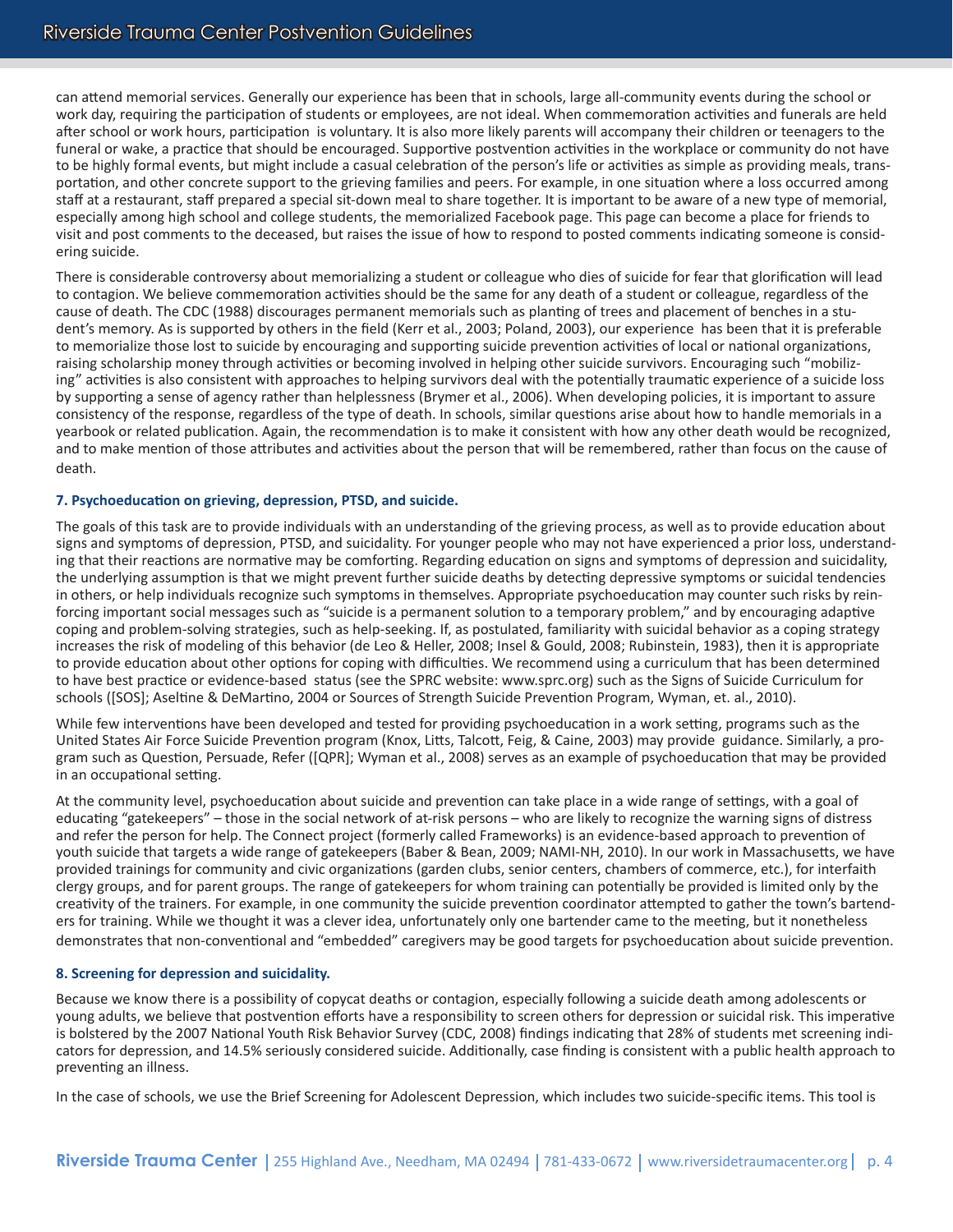incorporated into the SOS curriculum (Aseltine & DeMartino, 2004), where students are instructed to self-score and encouraged to self-refer for assistance if they reach criteria for possible depression or suicidality. Other screening tools are available as well, including the TeenScreen, which was developed at the National Center for Mental Health Checkups at Columbia University (Shaffer, Scott, Wilcox, Maslow, Hicks et al., 2004; see www.teenscreen.org for more information). In our work with schools, we include a few additional questions along with the screen and ask students to identify themselves on the screening tool. Any student whose screening meets criteria for possible depression and/or suicidality is seen for an on-site screening by a school adjustment counselor or mental health professional at the school that day. Parents are notified of in-person screenings and recommendations are communicated to the parent/guardian. In schools, our experience has been that approximately 5-7% of students participating in screening are seen for an in-person screening, with a smaller percentage referred for further evaluation or counseling. Equally important as the direct reports of students about their personal status, we have experienced multiple instances where students have used the screening as an opportunity to discuss concerns about a peer or other personal troublesome issues, such as domestic violence. Many students have commented that they find the discussion groups helpful. In one school, 60% of students wrote mostly positive comments, 10% were negative, and 30% were neutral. We recommend the use of participant feedback to shape postvention programs.

Screening for those at risk at a workplace is a more challenging undertaking. With the exception of the military or possibly public safety employment setting, we assume employers would agree that screenings for mental health conditions or suicidality must be voluntary. An online tool, such as that developed by Screening for Mental Health (see www.mentalhealthscreening.org) is an example of an instrument workers may be encouraged to complete, with recommendations to seek assistance dependent upon the screening results. Other screening tools can be found on SPRC's best practice registry (see www.sprc.org). Screenings in the workplace are often conducted by Employee Assistance Programs. Another consideration in the workplace following a suicide death is to ensure managers are trained to recognize warning signs of depression and suicidality. Such action may lead supervisors to refer for help workers who appear to be struggling with depression or other mental health challenges. The company Human Resources Department should be involved in any organized training or referral efforts. Unfortunately, our experience, which coincides with that of others in the field, is that managers are often reluctant to address depression or suicide prevention in the workplace. Perhaps we need to do a better job of highlighting the potential lost productivity that may be associated with workers reacting to the suicide death of a co-worker, and sharing the new evidence of potential for increased deaths when exposed to the suicide death of a coworker (Hedström et al., 2008). We understand this reluctance as another manifestation of the larger cultural taboo about dealing directly with psychiatric disorder and suicidality.

#### **9. Provision of services in the case of a second or subsequent suicide.**

Depending upon the size of the setting or community, a second suicide death in a short period of time or within the same peer group may increase the risk that a cluster is developing within the community. While it is our experience that many communities may wait until a third or fourth suicide to take action, we recommend beginning to form a "community coordinating committee" (CDC, 1988) following a second death. The role of a coordinating committee is to elevate suicide prevention to a community level, and to include a wide range of school, community, and regional or state leaders in the prevention plan. Such a committee should include school officials, public safety, community leaders, local mental health agencies, local media, and clergy, and should be linked to the state or regional coalition for suicide prevention as well as the state's strategic plan for suicide prevention (see for example, Massachusetts Coalition for Suicide Prevention, 2009).

The responsibility of the committee is to develop plans for a response to any future deaths and to begin a plan for prevention in the community. Post Traumatic Stress Management ([PTSM]; Macy et al., 2004) is the model that has been employed in several communities recently in Massachusetts to assist individuals and groups reacting to subsequent suicide deaths. In these communities, a wide range of community members are trained to respond to students, family members, and others. Additionally, coordinated plans and protocols are established for responding to suicidal ideation and threats noted in schools, organizations, young people taken into police custody, mental health centers, etc. In-depth training is provided for local mental health clinicians to improve skills for assessing and managing suicide risk using the best-practice curriculum developed by the American Association of Suicidology (AAS) and the SPRC Assessing and Managing Suicide Risk: Core Competencies for Mental Health Professionals (SPRC, 2008). Additional clinical resources have been provided by state agencies or grants to the schools to assist with implementing prevention services and identifying, triaging, and consulting regarding community members considered to be at elevated risk.

#### **10. Linkage to resources.**

An important part of responding to any potentially traumatic event is linking individuals and groups to resources for continued, local support as needed. Ideally, we recommend providing individuals, family members, and the school or workplace with a list of local mental health resources, including contact information for emergency mental health assessment. As noted above, when multiple suicide deaths occur in a given locale, a crucial part of the response includes ensuring that the many local community professionals are collaborating with a single vision and plan. Community coalitions should also be linked to statewide and federal organizations that focus on suicide prevention and postvention.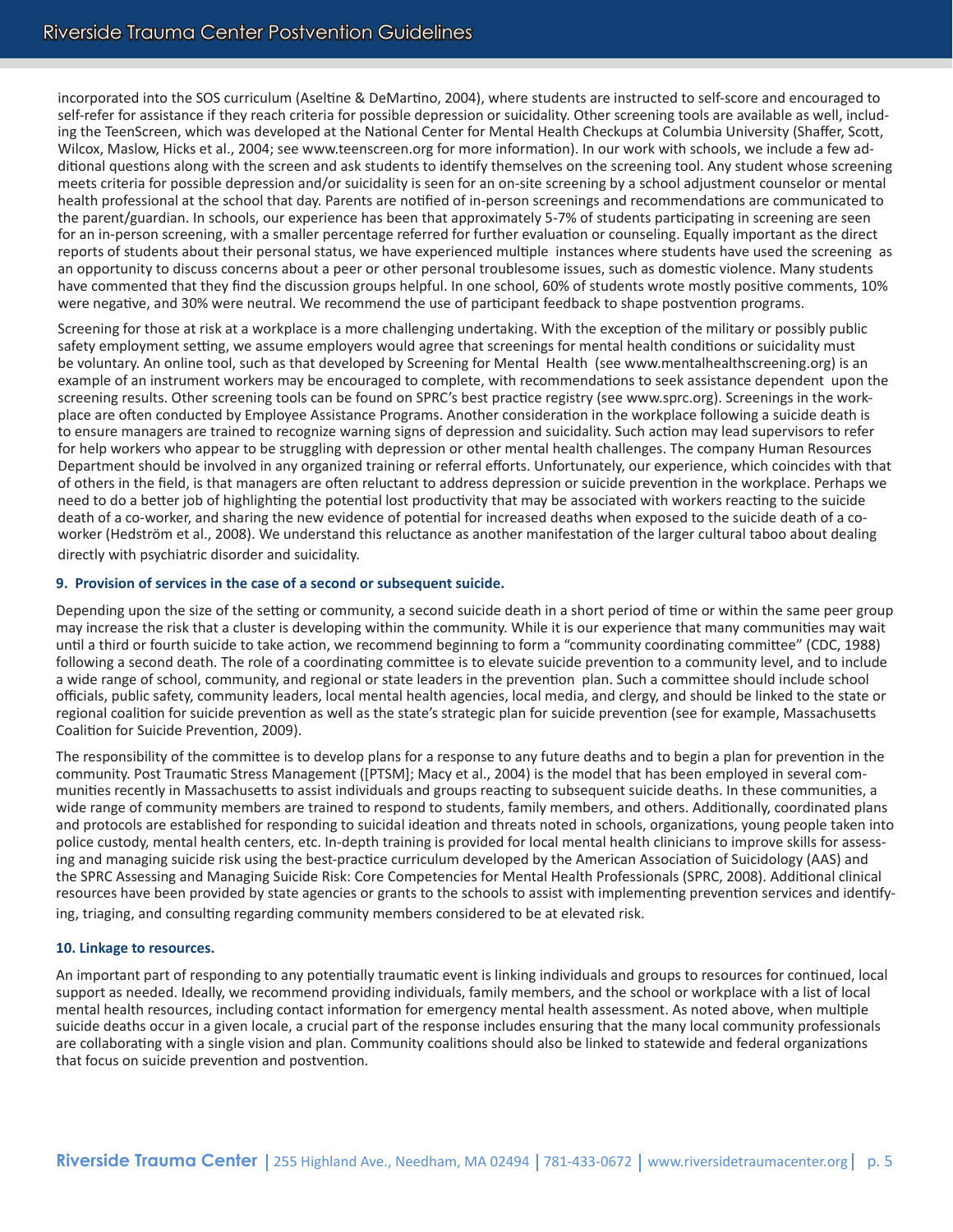#### **11. Evaluation and review of lessons learned.**

Ongoing feedback should be sought from all involved in the postvention process: students, workers, those involved with implementing the plan, as well as management and local officials, if appropriate. Even if the postvention is a one-time event, plans should include follow-up support and the development of ongoing organizational and community structures to respond in the event of future suicide deaths. Plans should address potentially sensitive milestones like anniversaries or graduation, and those occasions may again be used as opportunities to evaluate and review the process. If the postvention is a larger, ongoing project, involving a planning or organizing committee, the committee should build in periods for review and soliciting feedback from all constituents, and the results of the feedback be built into the ongoing plan.

#### **12. Development of a system-wide prevention plan.**

Many school districts, organizations, or communities that have a suicide death will respond to the tragedy determined to do anything they can to prevent further deaths from suicide. They may form a task force or a community coalition and begin looking at strategies for suicide prevention. Excellent resources exist to guide such efforts (see the SPRC, www.sprc.org). There are a few strategies that are common to most of these prevention efforts:

A. Identification and promotion of protective factors. In the case of a community-wide effort, part of the work of a school, worksite, or coalition is to identify and promote factors likely to mitigate further suicide deaths. The following is a list of protective factors associated with "lessened risk for suicide or suicidal behaviors across the lifespan," as identified by the Assessing and Managing Suicide Risk workshop developed jointly by the SPRC and AAS (SPRC, 2008, Resource sheet 5, p. 2):

- Clinical care: effective care for mental and physical health and for substance abuse disorders, positive therapeutic relationships for those having a mental health challenge, ready access to care, and support for help-seeking
- Family and community support: for example, strong connections to family and community, responsibility to children and pets, and support from medical or mental health relationships
- Resilience
- Coping skills
- Frustration tolerance and emotional regulation
- Cultural and religious beliefs that affirm life and discourage suicide.

Some of these protective factors are easier to build and support than others. Workplaces, schools, and communities can all develop policies and practices that promote strong connections with family, workgroup, and community. Schools can include curricula that teach effective coping and problem-solving strategies, and sports and civic organizations can teach or encourage frustration tolerance. The demographics of suicide tell us much about which cultural groups have lower rates of suicide than others (See, e.g., www.sprc.org). Future research into these differences and learning from these groups might help inform our interventions in organizational and community settings.

B. Reduction of means. Reducing access to the methods by which suicide may occur is an essential component of postvention. The Harvard Injury Control Research Center has reviewed dozens of research studies demonstrating that under certain circumstances, decreasing access to lethal means of suicide also decreases the suicide deaths in a given area (see http://www.hsph.harvard.edu/ means-matter/). This is particularly true for reducing access to higher lethality means, such as firearms (Marzuk, Leon, Tardiff, Morgan, Stajic, & Mann, 1992). For example, information provided to parents of at-risk peers and students following the suicide death of a peer should include suggestions that families secure or remove weapons from the home. Similarly, families should be encouraged to purge their medicine cabinets (in an environmentally safe manner) of unused medications. Medication prescribed for individuals considered to be at risk should be provided in safe, (small) quantities. Similar precautions should be considered for other means, for example with architectural and physical barriers on bridges and buildings. Balancing this recommendation, however, is the importance of exercising care to not draw excessive attention to a specific method following a suicide death.

# **The Role of Social Media in Suicide Prevention Efforts**

The role of social networking and social media in suicide postvention work is a new and growing area of research and practice. Although some preliminary work is being done using social media for suicide prevention work (see www.emotiontechnology.com for more information about this kind of work), this area is still in its infancy. For example, Google has altered its search algorithm so that when suicide-related search terms are entered, the phone number for the National Suicide Prevention Hotline comes up first, ahead of any search results. Facebook has also implemented steps for reporting a suicide-related post (see http://www.facebook.com/ help/?search=report+suicide#!/help/contact.php?show form=suicidal content). Even less is known about how to use these sites to continue postvention work in a community, although issues such as commemoration of a person who died by suicide are already present. For example, Facebook pages are often memorialized after a person dies by suicide, raising questions of who is screening the posts for suicidal content and who intervenes when such a post is found. In our experience with youth, we have found it is often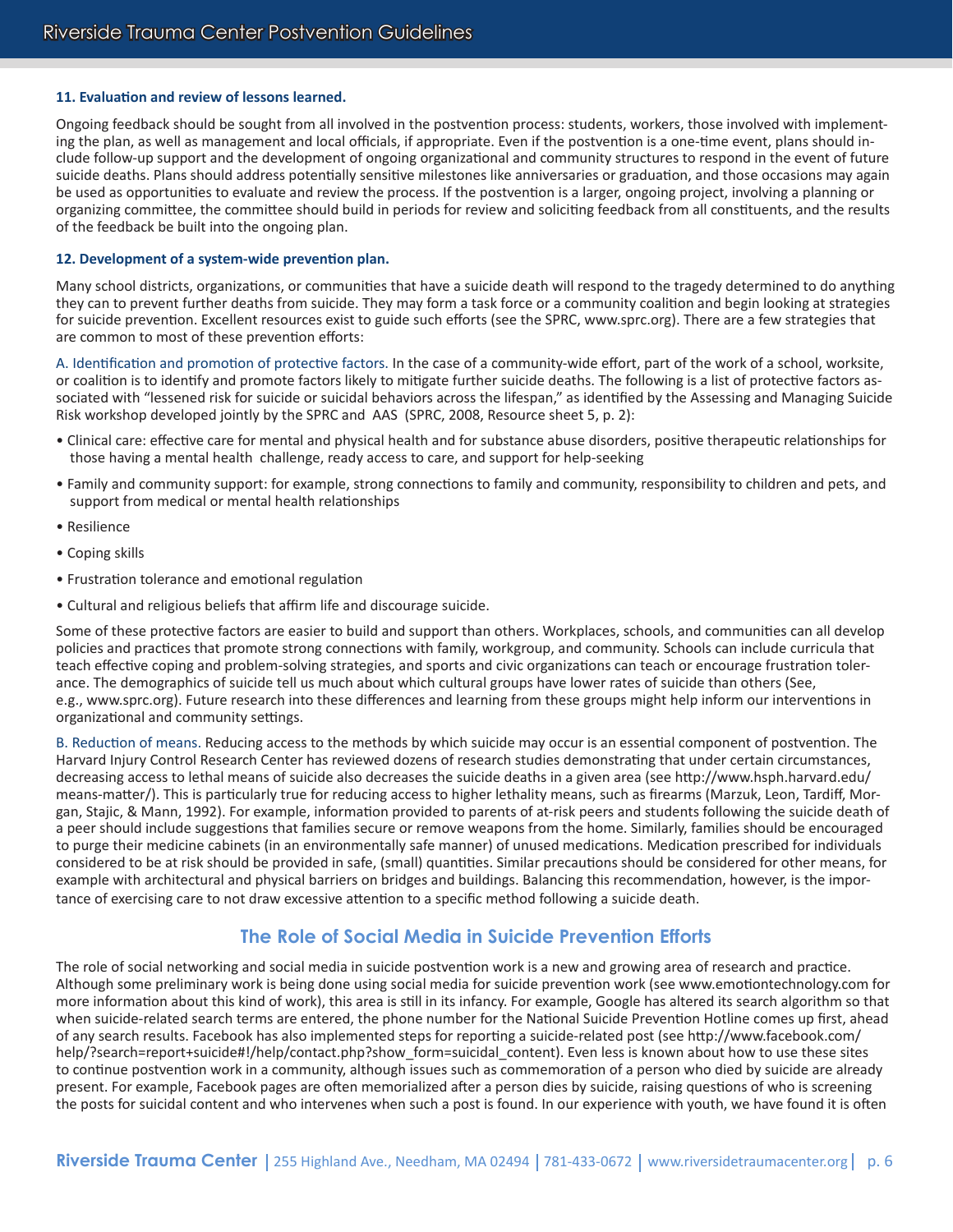the deceased youth's parents who are monitoring these sites and intervening when necessary. We are currently in the process of determining ways to incorporate social networking issues and opportunities into our postvention practices, and are starting to use focus groups to determine ways to do this in a sensitive and effective manner. We look forward to writing more about these issues soon.

## **Conclusion**

This overview offers guidelines for schools, organizations, or communities to follow after a suicide occurs. The goals, guiding principles, and postvention tasks have been summarized and reviewed here. Special attention has been paid to the importance of balancing the needs for commemorating the deceased and preventing a possible contagion effect, as well as addressing trauma issues which may be present. It is our recommendation that schools, agencies and organizations have a postvention plan in place, following these guidelines, so as to be prepared in the case of an unexpected death.

## **References**

Aseltine, R. H., Jr., & DeMartino, R. (2004). An outcome evaluation of the SOS Suicide Prevention Program. *American Journal of Public Health*, 94, 446-451.

Baber, K., & Bean, G. (2009). Frameworks: A community-based approach to preventing youth suicide. *Journal of Community Psychology*, 37, 684-696.

Brent, D. A., Moritz, G., Bridge, J., Perper, J., & Canobbio, R. (1996). Long-term impact of exposure to suicide: A three-year controlled follow-up. *Journal of the American Academy of Child and Adolescent Psychiatry*, 35, 646-653.

Brymer, M., Jacobs A., Layne C., Pynoos, R., Ruzek J., Steinberg, A., Vernberg, E., & Watson, P. (2006). *Psychological first aid field operations guide (2nd ed.)*. Rockville, MD: National Child Traumatic Stress Network and National Center for PTSD. Available for download at http://www.nctsn.org/content/psychological-first-aid.

Centers for Disease Control. (1988, August 19). CDC recommendations for a community plan for the prevention and containment of suicide clusters. *Morbidity and Mortality Weekly Report*, 37 (Suppl. S-6). Retrieved from http://www.cdc.gov/mmwr/preview/ mmwrhtml/00001755.htm.

Centers for Disease Control and Prevention. (2008). Youth Risk Behavior Surveillance-United States, 2007. Surveillance Summaries. *MMWR*, 57 (Whole No. SS-4).

Crosby, A. E., & Sacks, J. J. (2002). Exposure to suicide: Incidence and association with suicidal ideation and behavior: United States, 1994. *Suicide and Life-Threatening Behavior,* 32, 321-328.

de Leo, D., & Heller, T. (2008). Social modeling in the transmission of suicidality. *Crisis: International Journal of Crisis Intervention and Suicide Prevention*, 29, 11-19.

Gould, M. S., & Kramer, R. A. (2001). Youth suicide prevention. *Suicide and Life-Threatening Behavior*, 31(Suppl.), 6-31.

Graham, A., Reser, J., Scuderi, C., Zubrick, S., Smith, M., & Turley, B. (2000). Suicide: An Australian Psychological Society discussion paper. *Australian Psychologist*, 35, 1-28.

Jordan, J.R. & McIntosh, J.L. (Eds.). (2010). *Grief after suicide: Understanding the consequences and caring for survivors*. New York: Routledge.

Hedström, P., Ka-Yuet, L., & Nordvik, M. K. (2008). Interaction domains and suicide: A population-based panel study of suicides in Stockholm, 1991-1999. *Social Forces*, 87, 713-740.

Hollingsworth, J. (2007). *Oregon youth suicide prevention. Youth suicide prevention, intervention, & postvention guidelines: A resource for school personnel (2nd revision)* [A modification for Oregon of the May 2002 edition of Y*outh suicide prevention, intervention and postvention guidelines: A resource for school personnel*. Augusta: The Maine Youth Suicide Prevention Program.]. Eugene, OR: Looking Glass Youth and Family Services. Retrieved from http://www.oregon.gov/DHS/ph/ipe/ysp/docs/yspipg.pdf.

Insel, B. J., & Gould, M. S. (2008). Impact of modeling on adolescent suicidal behavior. *Psychiatric Clinics of North America*, 31, 293- 316.

Kerr, M. M., Brent, D. A., McKain, B., & McCommons, P. S. (2003). *Postvention Standards Manual: A guide for a school's response in the aftermath of sudden death (fourth ed.)*. Pittsburgh: University of Pittsburgh Medical Center. Retrieved from http://education. alaska.gov/tls/suicide/pdf/postvention.pdf.

Knox, K. L., Litts, D. A., Talcott, G. W., Feig, J. C., & Caine, E. D. (2003). Risk of suicide and related adverse outcomes after exposure to a suicide prevention programme in the US Air Force: Cohort study. *British Medical Journal*, 327, 1376-1378.